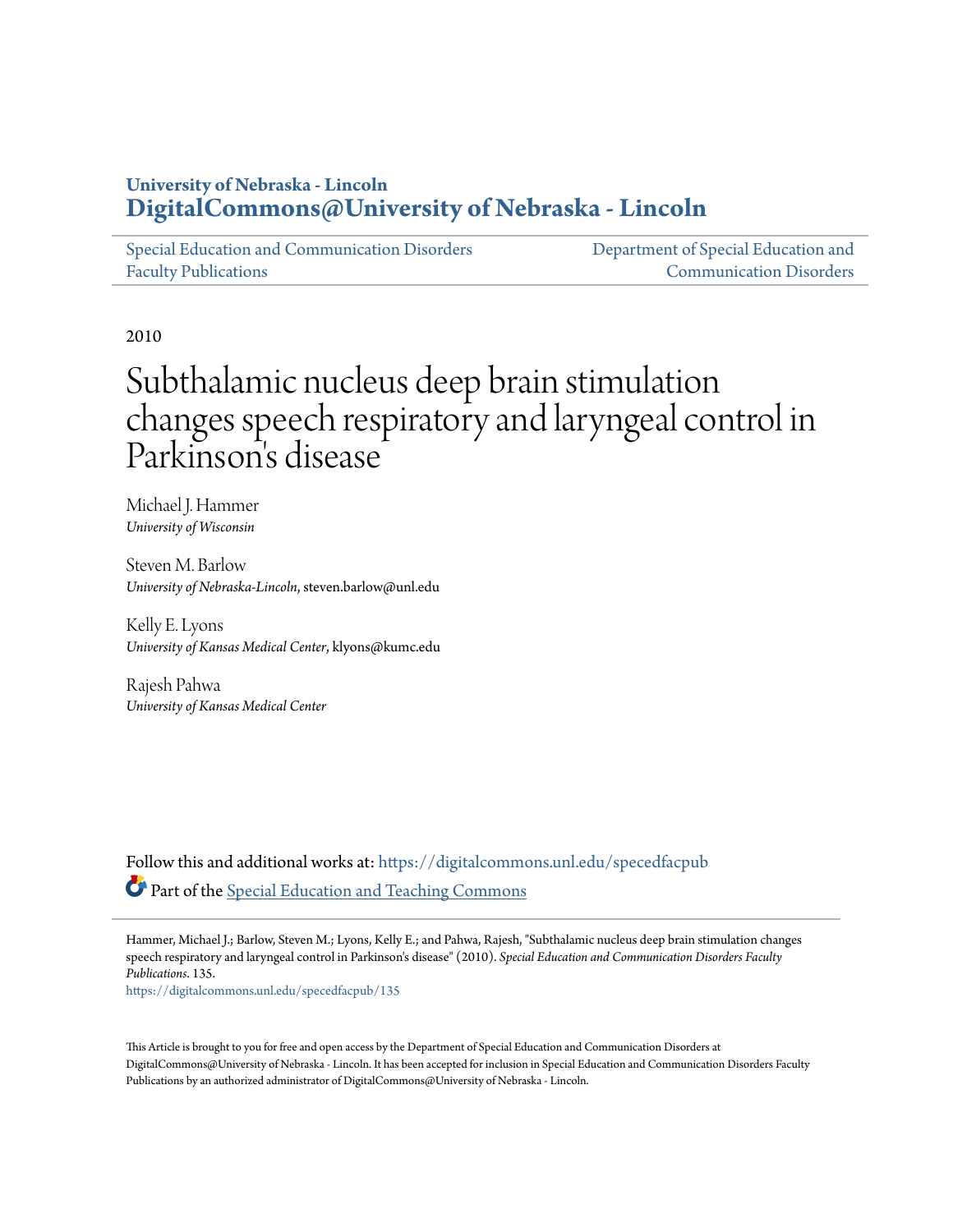

### NIH Public Access

**Author Manuscript**

*J Neurol*. Author manuscript; available in PMC 2011 February 1.

#### Published in final edited form as:

J Neurol. 2010 October ; 257(10): 1692–1702. doi:10.1007/s00415-010-5605-5.

### **Subthalamic nucleus deep brain stimulation changes speech respiratory and laryngeal control in Parkinson's disease**

#### **Michael J. Hammer**,

Department of Surgery, Division of Otolaryngology, University of Wisconsin, Room K4/769 Clinical Sciences Center, 600 Highland Avenue, Madison, WI 53792, USA hammer@surgery.wisc.edu

#### **Steven M. Barlow**,

Speech-Language-Hearing, Neurosciences, Human Biology and Bioengineering, University of Kansas, Lawrence, KS, USA

#### **Kelly E. Lyons**, and

Department of Neurology, Parkinson Disease and Movement Disorder Center, University of Kansas Medical Center, Kansas City, KS, USA

#### **Rajesh Pahwa**

Department of Neurology, Parkinson Disease and Movement Disorder Center, University of Kansas Medical Center, Kansas City, KS, USA

#### **Abstract**

Adequate respiratory and laryngeal motor control are essential for speech, but may be impaired in Parkinson's disease (PD). Bilateral subthalamic nucleus deep brain stimulation (STN DBS) improves limb function in PD, but the effects on respiratory and laryngeal control remain unknown. We tested whether STN DBS would change aerodynamic measures of respiratory and laryngeal control, and whether these changes were correlated with limb function and stimulation parameters. Eighteen PD participants with bilateral STN DBS were tested within a morning session after a minimum of 12 h since their most recent dose of anti-PD medication. Testing occurred when DBS was on, and again 1 h after DBS was turned off, and included aerodynamic measures during syllable production, and standard clinical ratings of limb function. We found that PD participants exhibited changes with DBS, consistent with increased respiratory driving pressure  $(n = 9)$  and increased vocal fold closure  $(n = 9)$ . However, most participants exceeded a typical operating range for these respiratory and laryngeal control variables with DBS. Changes were uncorrelated with limb function, but showed some correlation with stimulation frequency and pulse width, suggesting that speech may benefit more from low-frequency stimulation and shorter pulse width. Therefore, high-frequency STN DBS may be less beneficial for speech-related respiratory and laryngeal control than for limb motor control. It is important to consider these distinctions and their underlying mechanisms when assessing the impact of STN DBS on PD.

#### **Keywords**

Aerodynamics; Air pressure; Air flow; High frequency; Laryngeal resistance; Voice

© Springer-Verlag 2010 Correspondence to: Michael J. Hammer.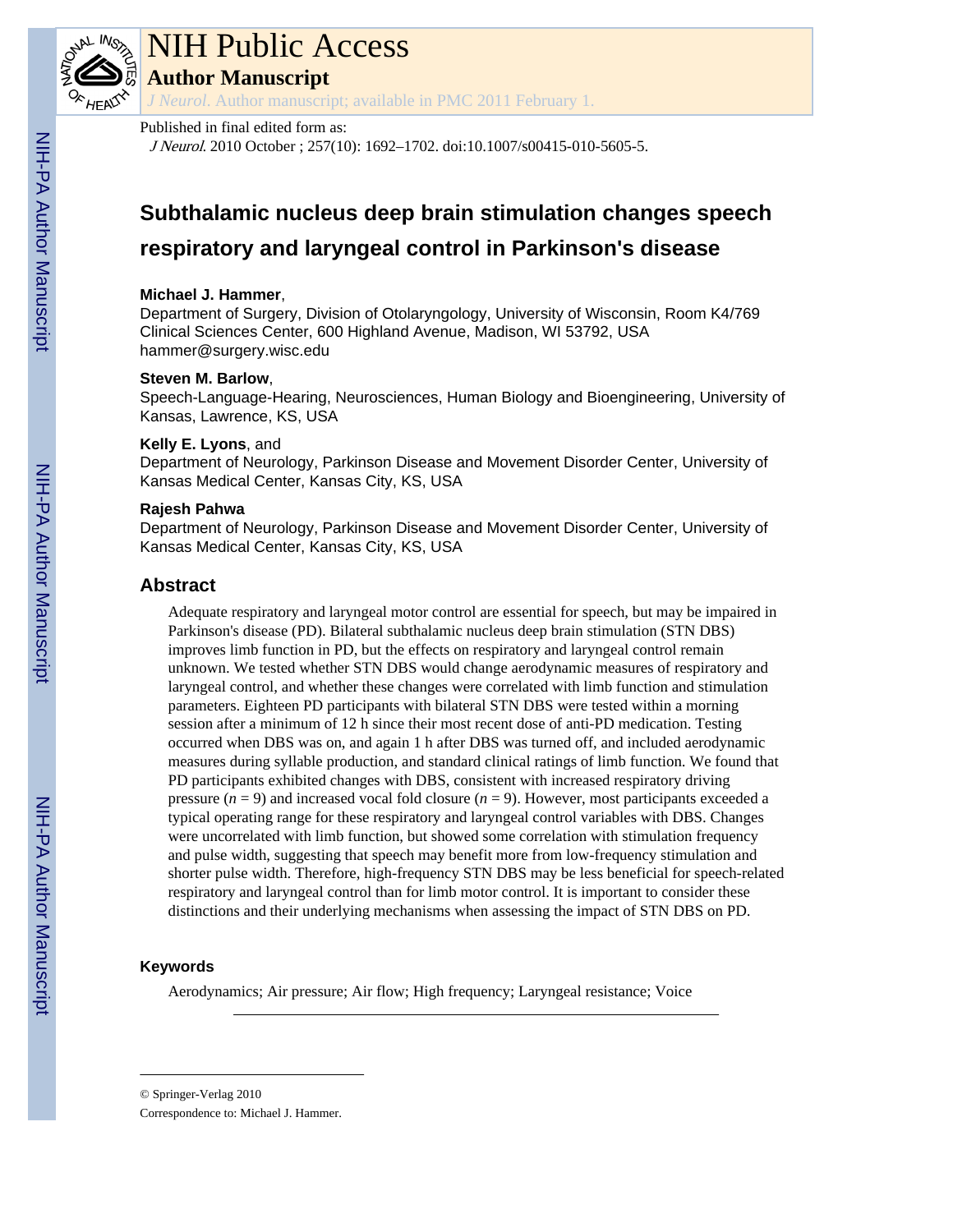#### **Background**

Parkinson's disease (PD) affects millions of people worldwide, resulting in impairment of limb motor control and substantial deficits of speech motor control, including abnormal respiratory, laryngeal, and supralaryngeal control for breathing and speech [1–11]. The Unified Parkinson's Disease Rating Scale (UPDRS) is commonly employed to assess individuals with PD [12], and is a reasonable limb-assessment tool that correlates well with more specific measures of limb motor function [6,13]. However, the UPDRS contains only two speech-related items that correlate weakly with more specific measures of speech function [14]. Therefore, the ability to efficiently sample and index specific speech-related respiratory and laryngeal physiology would be valuable in assessing disease severity and the potential influence of intervention on PD.

Adequate respiratory driving pressure is essential for speech, but it is often substantially decreased in PD. These deficits contribute to reduced speech audibility and intelligibility, linguistic confusion, and communicative impairment [15–18]. Respiratory driving pressure during speech may be assessed by measuring subglottal air pressure  $(P<sub>S</sub>)$  directly through a hypodermic needle inserted into the trachea, or indirectly through a polyethylene tube placed in the oral cavity during simple syllable  $([P<sup>O</sup>])$  production [19,20]. Therefore, measuring air pressure in the oral cavity during syllable production provides a non-invasive estimation of respiratory driving pressure.

Respiratory driving pressure during speech results in air flow through the larynx and upper airway. Air flow may be measured directly through a face mask coupled to an air flow sensor placed over the mouth and nose, and provides information regarding respiratory and laryngeal function. For example, the *peak* in the air flow signal following release of the consonant in the syllable [ $PQ$ ] is influenced by respiratory driving pressure and the degree of vocal fold abduction. The *slope* of declination in the air flow signal following the peak may provide information on the relative timing of phonatory onset. Mean vocalic air flow during the vowel in  $[<sup>DQ</sup>]$  reflects vocal fold adduction and closure for voicing. Intraoral pressure and vocalic air flow can be used together to estimate laryngeal airway resistance associated with vocal fold closure. Finally, simple time integration of the air flow signal provides a measure of lung air volume expended for each syllable. Therefore, measuring air pressure and air flow during syllable production provides a simple, non-invasive assessment to examine physiological changes in speech respiratory and laryngeal control in PD and response to intervention such as deep brain stimulation (DBS).

DBS of the subthalamic nucleus (STN) has rapidly emerged during the past decade as a treatment for advanced PD [21,22]. The primary goal of STN DBS is to improve limbrelated function as defined using the UPDRS. As such, DBS has been associated with significant improvements in limb motor function and quality of life [13,23]. However, previous speech-related reports on STN DBS demonstrated different outcomes [24–37] (see reviews [32,38–40]). One possible explanation for these differences may be that highfrequency STN DBS is optimized for limb function as determined by the UPDRS, and the localization and programming of the DBS electrodes are optimized for limb-related somatotopy. However, improved ability to generate larger magnitudes of force, as reported in limb and orofacial force control studies, may be less beneficial for the complex, fine forces required for speech and voice [41–43]. In fact, previous reports suggest that speech may benefit more from low-frequency stimulation than high-frequency stimulation [41,42]. Therefore, the patterns of fine force control contributing to speech production, including respiratory and laryngeal control, may respond differently than limb function to DBS. However, no studies have examined changes in aerodynamic measures of speech-related respiratory and laryngeal control in PD with STN DBS. Therefore, the primary objective of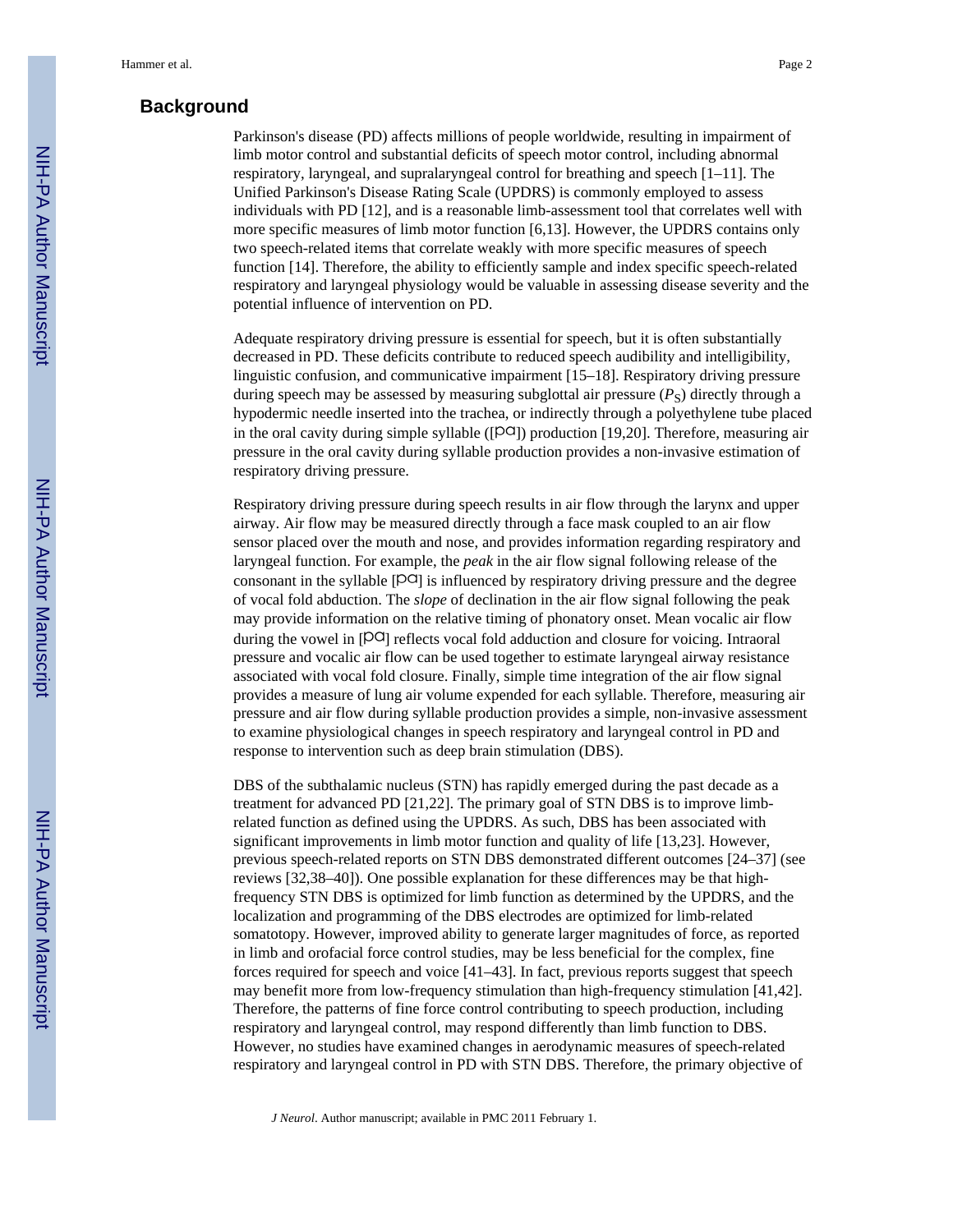the present study was to examine the effects of bilateral STN DBS on aerodynamic measures of respiratory and laryngeal control in PD participants. The second objective was to examine the possible association between clinical ratings of limb function (e.g., UPDRS) and stimulation parameters (e.g., frequency, pulse width) with changes in the aerodynamic measures.

#### **Methods**

#### **Participants**

The protocol was approved by the local institutional ethics committee for the safety of human subjects and written informed consent was obtained from all participants. Data were collected from 18 individuals (15 men, 3 women) with advanced idiopathic PD, an average of 11.5 years since diagnosis and a minimum of 3 months since bilateral STN DBS surgery (Table 1). Mean age was 60 years (range 36–76).

#### **Neurological assessment**

Testing was coordinated with the participant's scheduled neurological evaluation. Each PD participant was tested during a single morning session a minimum of 12 h since their most recent dose of anti-PD medication. As part of the scheduled neurological evaluation, each participant underwent post-operative assessment (DBS ON only) by a movement disorder specialist (R.P.) including the motor scale of the UPDRS, Hoehn and Yahr (H&Y) staging, and the Schwab and England Activities of Daily Living Scale (S&E) [12,44,45]. This postoperative assessment (DBS ON, no medication) was compared with the pre-operative assessment (no medication). Participants exhibited signifi-cant pre- versus post-operative improvement in clinical ratings of limb-related function with DBS (UPDRS,  $t = -5.19$ ,  $p <$ 0.001; H&Y, *t* = –2.36, *p* < 0.04; S&E, *t* = 5.30, *p* < 0.001). Assessment results are provided in Table 1. STN DBS stimulation parameters (e.g., frequency, pulse width) are in Table 2.

We carefully considered our participants and their limited availability for testing. Accordingly, we selected non-invasive aerodynamic measures of speech respiratory and laryngeal control, and chose to assess each participant with DBS on, and again 1 h after DBS was turned off. We explored whether changes in aerodynamic measures of speech respiratory and laryngeal control (DBS ON vs. DBS OFF) were associated with clinical ratings of limb function (e.g., UPDRS, pre- vs. post-operative) and DBS stimulation parameters (e.g., frequency, pulse width).

#### **Air pressure and air flow**

Participants were comfortably seated in an exam chair and instructed to repeat the syllable  $[D<sup>O</sup>]$  at a rate of two syllables per second at a comfortable pitch and loudness. The air pressure in the oral cavity during the closed phase of the voiceless bilabial plosive [p] equals the air pressure below the glottis  $(P<sub>S</sub>)$ . This sampling context provides a reasonable estimate of  $P<sub>S</sub>$  for voice and speech [19,20]. Air pressure in the oral cavity was measured using a polyethylene catheter (Intramedic PE 260, 1.77 mm ID, 7 cm length) placed in the mouth near the oral angle and oriented perpendicular to the breath stream during speech. The catheter was coupled to a pressure transducer (Honeywell model 164PC01D37). A 10-cm-H2O pressure source (U-tube manometer) was used to calibrate the air pressure transducer. Air flow was measured using a Puritan-Bennett full-face respiratory mask (model 5253) and a Hans Rudolph pneumotachometer (model R4719) instrumented with a pressure transducer (Honeywell model 163PC01D36). A 500-cc/s flow source (Glottal Enterprises model MCU-2) was used to calibrate the air flow transducer. Both air pressure and air flow signals were conditioned by bridge amplifiers (Biocommunication Electronics, model 201, LP –3 dB @ 50 Hz, Butterworth 3-pole). Lip closure and voicing were carefully monitored for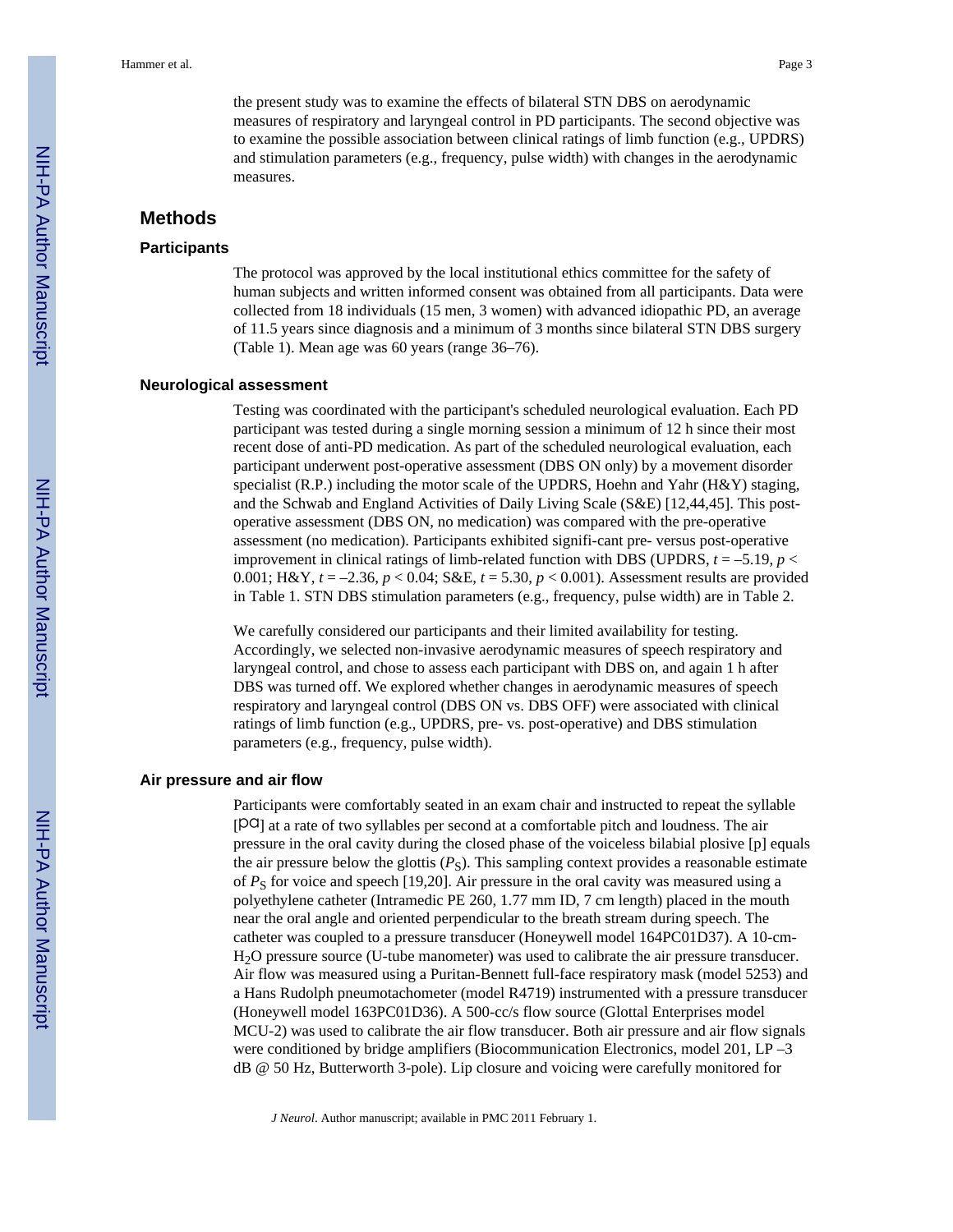each participant. Only syllables with complete seal of the lips during the consonant and continuous voice production during the vowel were included in analysis. Signals were digitized at 3.3 kHz using a custom designed data acquisition and analysis program [46] to compute  $P_S$ , peak air flow, mean vocalic air flow, and laryngeal airway resistance. Air flow data were processed (Minitab v.13.20) to determine the slope of declination following the peak in the air flow signal associated with phonatory onset, and integrated to determine the lung air volume expended per syllable.

#### **Statistical analyses**

Because of the heterogeneity of participant responses reported previously, we anticipated individual increases and decreases for each of the six aerodynamic measures of respiratory and laryngeal control with DBS such that traditional group analysis (paired *t* tests DBS ON vs. DBS OFF, α = 0.05/6 measures = 0.008) would not reflect significant changes. However, we hypothesized that *individual* participants would exhibit significant absolute changes in each measure with DBS. To examine this hypothesis, we used individual change data (see Table 3) to calculate the group mean magnitude of change and the group standard error for each measure. We evaluated whether individuals exhibited an absolute magnitude of change that exceeded two times the group standard error, and used this as our criterion for significance (see Fig. 1, top panels). We then compared our data with typical operating ranges reported in the literature for each of the six aerodynamic measures [19,20,47]. We examined the individual baselines, responses to DBS, and examined whether individual values approached, departed from, or stayed within the typical operating range with DBS (see Table 4; Fig. 1, bottom panels). To examine the possible relation between changes in each measure of respiratory and laryngeal control and clinical ratings of limb function (e.g., UPDRS) and stimulation parameters (e.g., frequency, pulse width), we computed Pearson product moment correlation coefficients ( $\alpha = 0.05$ ).

#### **Results**

Individual values and corresponding change for each aerodynamic measure of respiratory and laryngeal control are shown in Fig. 1, and summarized in Table 3. As anticipated, we observed individual increases and decreases for each of the six aerodynamic measures of respiratory and laryngeal control with DBS such that traditional group analysis (paired *t* tests DBS ON vs. DBS OFF, all *p* values  $> 0.05$ ) did not reflect significant changes.

However, *individual* participants exhibited changes in each measure (Table 4; Fig. 1, top panels): subglottal air pressure  $(n = 14)$ , peak air flow  $(n = 12)$ , mean vocalic air flow  $(n = 12)$ 12), laryngeal airway resistance (*n* = 12), lung air volume expended per syllable (*n* = 14), and slope of declination in air flow  $(n = 12)$ . Of these participants, most exhibited increases in subglottal air pressure  $(n = 9)$ , peak air flow  $(n = 7)$ , laryngeal airway resistance  $(n = 11)$ , and slope  $(n = 8)$ , with decreases in mean vocalic air flow  $(n = 9)$  and lung air volume expended per syllable  $(n = 9)$ . These changes were primarily consistent with increased respiratory driving pressure, increased vocal fold closure for voicing, associated changes in timing of phonatory onset, and reduced expenditure of lung air volume per syllable. However, participants demonstrated individual responses to DBS. For example, of the 14 individuals who demonstrated changes in subglottal air pressure with DBS, nine exhibited increased pressure while five demonstrated decreased pressure.

We then compared our data with typical operating ranges reported in the literature for each of the six aerodynamic measures [19,20,47] to evaluate the individual baselines, responses to DBS, and whether individual values approached, departed from, or stayed within the typical operating range with DBS (see Table 4; Fig. 1, bottom panels). Eight PD participants that exhibited values beyond the typical range (OFF) approached but overshot the typical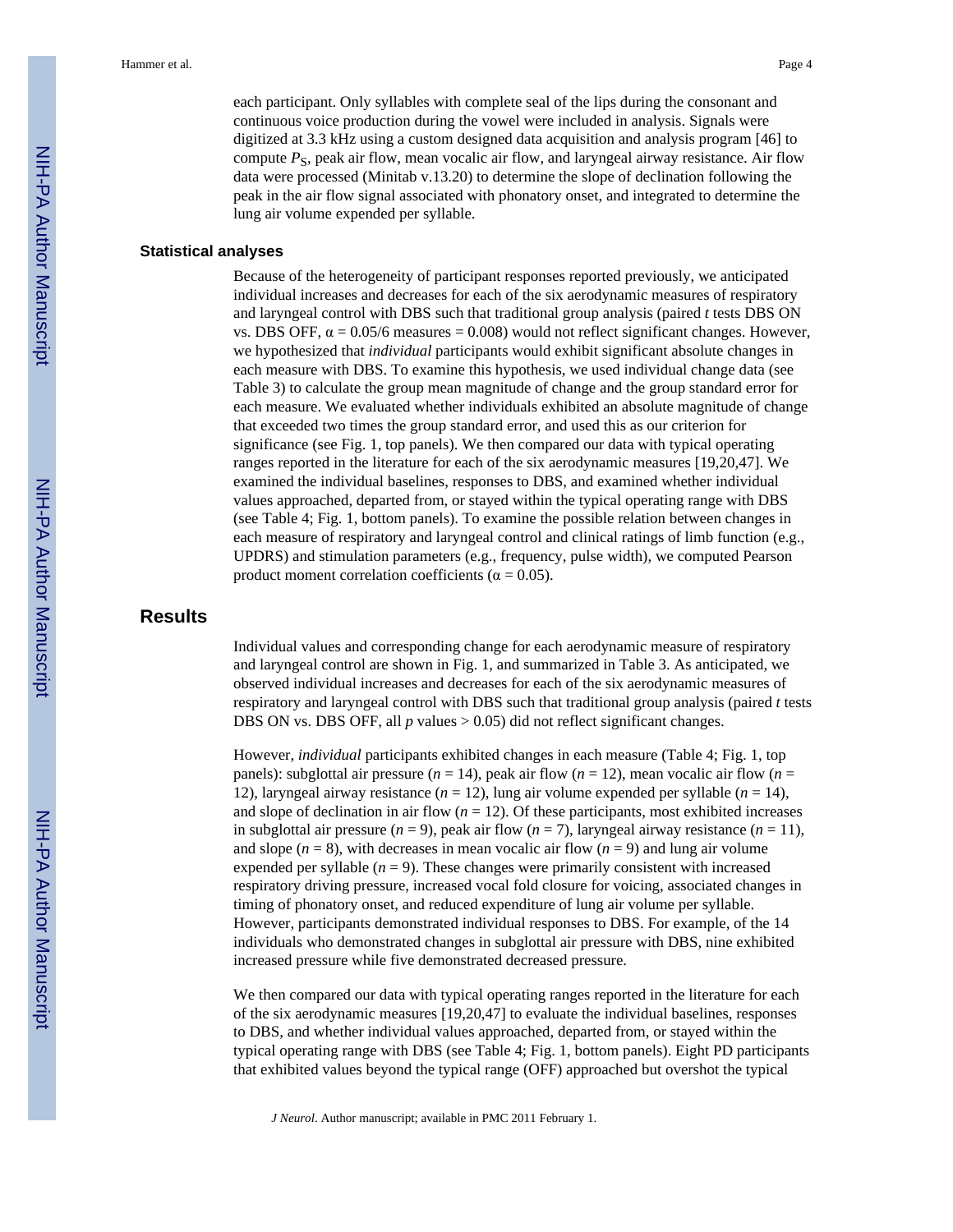range for peak air flow (participants 2 and 6), vocalic air flow (participant 1, 5, and 13), laryngeal resistance (participants 3 and 13), and volume (participant 3) with DBS ON. Not all PD participants exhibited values beyond the typical range with DBS OFF, and most participants exhibited values that exceeded the typical range for each measure with DBS ON. Therefore, although most PD participants exhibited changes with DBS, most exhibited measures that deviated from a typical operating range.

Next, we examined the degree to which aerodynamic measures of respiratory and laryngeal control were associated with clinical ratings of limb function (e.g., UPDRS) and stimulation parameters (e.g., frequency, pulse width). These measures were not significantly correlated with changes in the UPDRS, H&Y, or S&E (Pearson product moment correlation coefficients, all  $p$  values  $> 0.09$ ). However, we did find a moderate positive correlation between vocalic air flow and the single item index of functional communication from the UPDRS Activities of Daily Living (ADL) subscale ( $r = 0.46$ ,  $p = 0.05$ ). We also found moderate negative correlations (all  $p \le 0.05$ ) between stimulation frequency of the left STN with peak air flow  $(r = -0.61)$  and volume  $(r = -0.56)$ , between stimulation frequency of the right STN with peak air flow  $(r = -0.59)$ , volume  $(r = -0.63)$ , and slope  $(r = -0.48)$ , and between stimulation pulse width of the right STN with peak air flow  $(r = -0.52)$  and volume (*r* = –0.46). Therefore, changes in aerodynamic measures of respiratory and laryngeal control did not parallel clinical ratings of limb function, but demonstrated some relation to DBS parameters (i.e., frequency and pulse width), and vocalic air flow was correlated with degree of functional communication deficit.

#### **Discussion**

This study presents the first data examining the effects of bilateral STN DBS on aerodynamic measures of respiratory and laryngeal control in PD. We found that PD participants exhibited changes in respiratory and laryngeal control with STN DBS. These findings are consistent with the heterogeneity of speech responses to STN DBS reported previously. As anticipated, we found individual increases and decreases for each of the six aerodynamic measures with STN DBS. Most of the changes with DBS were consistent with increased respiratory driving pressure, increased vocal fold closure for voicing, associated changes in timing of phonatory onset, and reduced expenditure of lung air volume per syllable. In the present study, changes in aerodynamic measures of respiratory and laryngeal control with DBS may represent changes in central scaling among neural networks involved in speech-related respiratory and laryngeal control. When improvements were observed, it may be that abnormally altered patterns of neural firing presumed to occur throughout the basal ganglia-thalamo-cortical network may approximate a more normal pattern of oscillation with STN DBS, or these patterns may be more amenable to beneficial compensation by remaining healthy brain tissue in the presence of STN DBS. However, it should be noted most participants exhibited speech values that exceeded the typical range with DBS, consistent with respiratory over-drive and excessive vocal fold closure.

We observed a moderate positive correlation between vocalic air flow and the single-item index of functional communication from the UPDRS ADL subscale, suggesting an association between breathiness (consistent with hypophonia in PD) and functional communication deficit. However, changes in aerodynamic measures of respiratory and laryngeal control were uncorrelated with changes in clinical ratings of limb function (e.g., UPDRS Motor sub-scale). This finding is not surprising given that the UPDRS Motor subscale is focused almost entirely on limb function, and lacks the construct validity to accurately and reliably assess the speech motor subsystems [14,48,49]. The heterogeneity of participant responses and the lack of association between the speech and limb-related measures may relate to potential variability in the localization of the active DBS electrodes,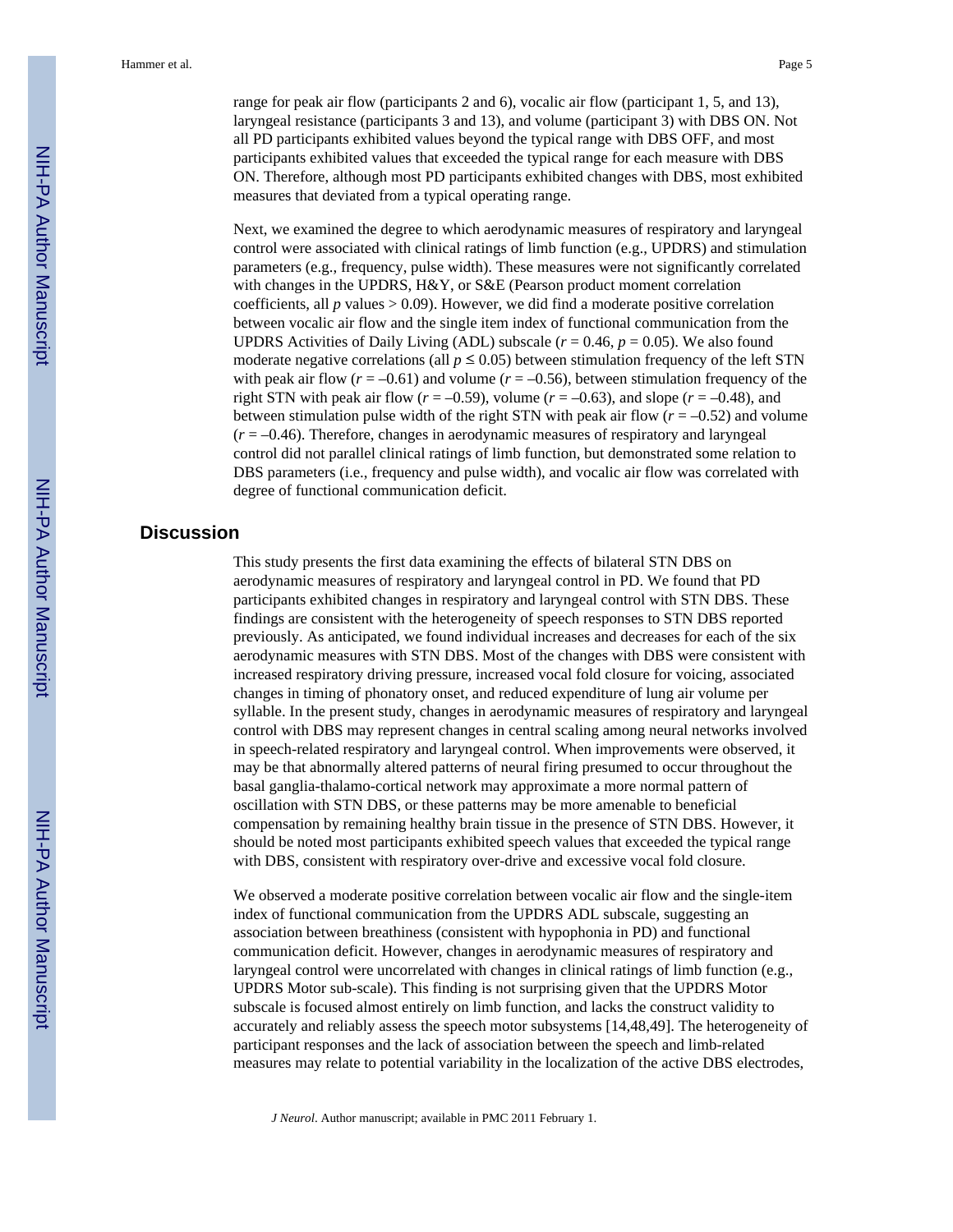stimulation fields, and potential current spread beyond the STN target (e.g., internal capsule), individual variability in somatotopic representation in STN, hemispheric interactions [35–37], differences in pre-treatment severity [25,26], and optimization of DBS settings for limb function rather than for speech-related motor control.

The negative correlations we found between stimulation frequency and aerodynamic measures of respiratory and laryngeal control suggest a differential effect of high-frequency DBS for speech and limb-related control, and indicate that lower frequency stimulation may generally be associated with greater respiratory driving pressure, associated changes in the timing of phonatory onset, and increased expenditure of lung air volume for each syllable. These correlations accord with previous reports, lending further support that speech may benefit more from lower-frequency DBS than high-frequency DBS [41–43]. Therefore, high-frequency stimulation may be of less benefit for speech-related respiratory and laryngeal control than for functions that require larger forces, such as limb movements. In some cases, a differential effect may also be evident for stimulation voltage [50]. We observed an association between right hemisphere pulse width with peak air flow and expended lung air volume. This association may also confirm previously reported hemispheric effects of STN DBS [35–37]. Again, it is important to note that most participants exhibited values that exceeded the typical range with DBS, consistent with respiratory over-drive and excessive vocal fold closure, and that all participants were receiving high-frequency stimulation, with the lowest stimulation frequency at 145 Hz. Therefore, our findings of respiratory over-drive and excessive vocal fold closure with DBS further suggest that high-frequency stimulation may be of less benefit for the fine force requirements of speech respiratory and laryngeal control than for the large magnitudes of force required for limb-related function.

Because clinical neurological assessment scales (e.g., UPDRS) focus almost exclusively on limb motor function and possess limited ability to accurately identify speech changes in PD, we employed aerodynamic measures of speech respiratory and laryngeal function. As demonstrated in the present study, non-invasive measures of speech physiology, including speech aerodynamics, may be helpful to assess even subtle changes in speech-related function that may be unidentified during a standard neurological evaluation. A limitation of our study was that we only were able to perform post-operative speech testing (DBS ON vs. DBS OFF). In planning future experiments, we would suggest inclusion of pre- and postoperative testing for comparison, to examine the impact of pre-operative speech severity, and a more comprehensive task set including phrases and sentences. Future study designs would also benefit from the integration of aerodynamics with other assessment tools (e.g., acoustics, perceptual scales). Finally, we would suggest repeating clinical ratings of limb function (e.g., UPDRS) with DBS turned off to directly compare limb function (DBS ON vs. DBS OFF), and to include electrode localization coordinates with speech and limb measures for additional correlative analyses.

#### **Conclusions**

The effects of STN DBS on speech-related respiratory and laryngeal control in PD were previously unknown. In this study, we used non-invasive aerodynamic measures to examine speech respiratory and laryngeal function. We found that bilateral STN DBS may change respiratory and laryngeal function during syllable production in PD. The effects on respiratory and laryngeal control were not uniform across participants and did not correlate with changes in limb-related function. We found that high-frequency STN DBS often resulted in respiratory over-drive and excessive vocal fold closure, suggesting that highfrequency STN DBS may be less beneficial for speech-related respiratory and laryngeal control than for limb control, and that speech may benefit more from low-frequency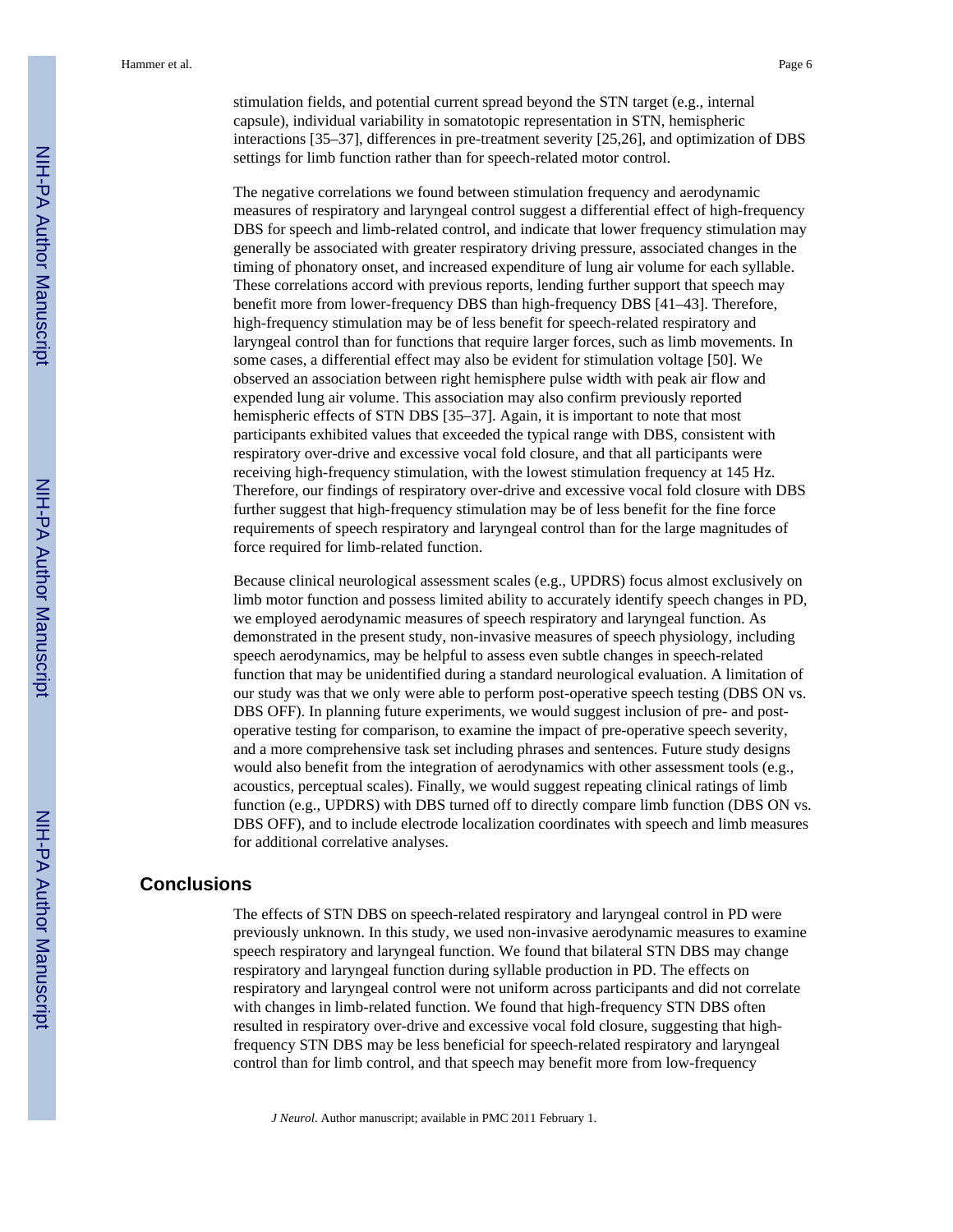stimulation than high-frequency stimulation. It is important to consider the differences between speech versus limb function, and between high- versus low-frequency stimulation when planning and optimizing the stimulation parameters for individuals with PD.

#### **Acknowledgments**

Dr. Hammer's research is supported through NIH grants DC007260, RR025012, and RR023268. Dr. Barlow's research is supported through NIH grants DC003311, DC005803, and HD02528. Drs. Pahwa and Lyons are consultants for and have received honoraria from Medtronic and St. Jude Medical (Advanced Neuromodulation Systems).

#### **References**

- 1. DeLong MR. Primate models of movement disorders of basal ganglia origin. Trends Neurosci 1990;13:281–285. [PubMed: 1695404]
- 2. DeLong, MR. Basal ganglia.. In: Kandel, E.; Schwartz, J.; Jessel, T., editors. Principles of neural science. McGraw Hill; New York: 2000. p. 853-867.
- 3. Desmurget M, Gaveau V, Vindras P, Turner RS, Broussolle E, Thobois S. On-line motor control in patients with Parkinson's disease. Brain 2004;127:1755–1773. [PubMed: 15215215]
- 4. Pfann KD, Buchman AS, Comella CL, Corcos DM. Control of movement distance in Parkinson's disease. Mov Disord 2001;16:1048–1065. [PubMed: 11748736]
- 5. Pfann KD, Robichaud JA, Gottlieb GL, Comella CL, Brandabur M, Corcos DM. Muscle activation patterns in point-to-point and reversal movements in healthy, older subjects and in subjects with Parkinson's disease. Exp Brain Res 2004;157:67–78. [PubMed: 14991213]
- 6. Robichaud JA, Pfann KD, Vaillancourt DE, Comella CL, Corcos DM. Force control and disease severity in Parkinson's disease. Mov Disord 2005;20:441–450. [PubMed: 15593316]
- 7. Barlow, SM.; Iacono, RP.; Paseman, LA.; Biswas, A.; D'Antonio, LD. The effects of experimental posteroventral pallidotomy on force and speech aerodynamics in Parkinson's disease.. In: Cannito, MP.; Yorkston, KM.; Beukelman, DR., editors. Speech motor control. Paul H. Brookes Publishing Company; Baltimore: 1998. p. 117-156.
- 8. Gallena S, Smith PJ, Zeffiro T, Ludlow CL. Effects of levodopa on laryngeal muscle activity for voice onset and offset in Parkinson disease. J Speech Lang Hear Res 2001;44:1284–1299. [PubMed: 11776365]
- 9. Baker KK, Ramig LO, Luschei ES, Smith ME. Thyroarytenoid muscle activity associated with hypophonia in Parkinson disease and aging. Neurology 1998;51:1592–1598. [PubMed: 9855507]
- 10. Luschei ES, Ramig LO, Baker KL, Smith ME. Discharge characteristics of laryngeal single motor units during phonation in young and older adults and in persons with Parkinson disease. J Neurophysiol 1999;81:2131–2139. [PubMed: 10322054]
- 11. Hunker CJ, Abbs JH, Barlow SM. The relationship between Parkinsonian rigidity and hypokinesia in the orofacial system: a quantitative analysis. Neurology 1982;32:755–761.
- 12. Fahn, S.; Elton, R.; Members of the UPDRS Development Committee. Recent developments in Parkinson's disease. Fahn, S.; Marsden, CD.; Calne, DB.; Goldstein, M., editors. Vol. 2. Macmillian Health Care Information; Florham Park: 1987. p. 153-163.p. 293-304.
- 13. Vaillancourt DE, Prodoehl J, Sturman MM, Bakay RAE, Ver-hagen LV, Crocos DM. Effects of deep brain stimulation and medication on strength, bradykinesia, and electromyographic patterns of the ankle joint in Parkinson's disease. Mov Disord 2006;21:50–58. [PubMed: 16124011]
- 14. Richards M, Marder K, Cote L, Mayeaux R. Interrater reliability of the Unified Parkinson's Disease Rating Scale motor examination. Mov Disord 1994;9:89–91. [PubMed: 8139610]
- 15. Bunton K. Patterns of lung volume use during an extemporaneous speech task in persons with Parkinson disease. J Commun Disord 2005;38:331–348. [PubMed: 15963334]
- 16. Solomon NP, Hixon TJ. Speech breathing in Parkinson's disease. J Speech Hear Res 1993;36:294– 310. [PubMed: 8487522]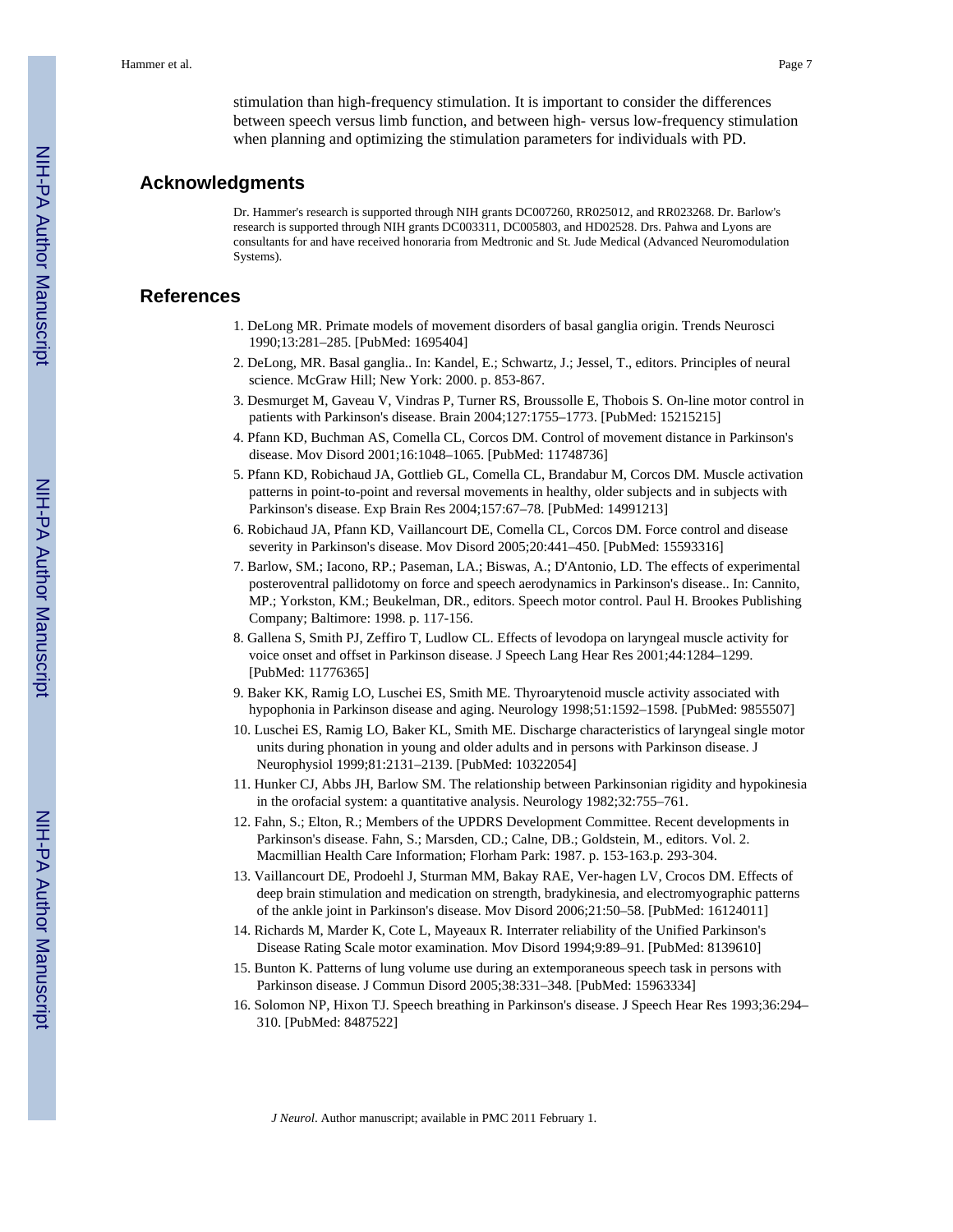Hammer et al. Page 8

- 17. Tamaki A, Matsuo Y, Yanagihara T, Abe K. Influence of thoracoabdominal movement on pulmonary function in patients with Parkinson's disease: comparison with healthy subjects. Neurorehabil Neural Repair 2000;14:43–47. [PubMed: 11228948]
- 18. Tzelepis GE, McCool DF, Friedman JH, Hoppin FG. Respiratory muscle dysfunction in Parkinson's disease. Am Rev Respir Dis 1988;138:266–271. [PubMed: 3195826]
- 19. Hammer M, Barlow SM. Laryngeal somatosensory deficits in Parkinson's disease: implications for speech respiratory and phonatory control. Exp Brain Res 2010;201:401–409. [PubMed: 20012947]
- 20. Smitheran JR, Hixon TJ. A clinical method for estimating laryngeal airway resistance during vowel production. J Speech Hear Disord 1981;46:138–146. [PubMed: 7253590]
- 21. Breit S, Schulz JB, Benabid A-L. Deep brain stimulation. Cell Tissue Res 2004;318:275–288. [PubMed: 15322914]
- 22. Volkmann J. Deep brain stimulation for the treatment of Parkinson's disease. J Clin Neurophysiol 2004;21(1):6–17. [PubMed: 15097290]
- 23. Vaillancourt DE, Prodoehl J, Metman LV, Bakay RA, Crocos DM. Effects of deep brain stimulation and medication on bradykinesia and muscle activation in Parkinson's disease. Brain 2004;127:491–504. [PubMed: 14662520]
- 24. D'Alatri L, Paludetti G, Contarino MF, Galla S, Marchese MR, Bentivoglio AR. Effects of bilateral subthalamic nucleus stimulation and medication on Parkinsonian speech impairment. J Voice 2008;22:365–372. [PubMed: 17368837]
- 25. Dromey C, Kumar R, Lang AC, Lozano AM. An investigation of the effects of subthalamic nucleus stimulation on acoustic measures of voice. Mov Disord 2000;15:1132–1138. [PubMed: 11104196]
- 26. Farrell A, Theodoros D, Ward E, Hall B, Silburn P. Effects of neurosurgical management of Parkinson's disease on speech characteristics and oromotor function. J Speech Lang Hear Res 2005;48:5–20. [PubMed: 15934446]
- 27. Gentil M, Chauvin P, Pinto S, Pollak P, Benabid AL. Effect of bilateral stimulation of the subthalamic nucleus on Parkinsonian voice. Brain Lang 2001;78:233–240. [PubMed: 11500072]
- 28. Gentil M, Garcia-Ruiz P, Pollak P, Benabid AL. Effect of stimulation of the subthalamic nucleus on oral control of patients with Parkinsonism. J Neurol Neurosurg Psychiatry 1999;67:329–333. [PubMed: 10449555]
- 29. Hoffman-Ruddy B, Schulz G, Vitek J, Evatt M. A preliminary study of the effects of subthalamic nucleus (STN) deep brain stimulation (DBS) on voice and speech characteristics in Parkinson's disease (PD). Clin Linguist Phon 2001;15:97–101.
- 30. Klostermann F, Ehlen F, Vesper J, Nubel K, Gross M, Marzinzik F, Curio G, Sappok T. Effects of subthalamic deep brain stimulation in dysarthrophonia in Parkinson's disease. J Neurol Neurosurg Psychiatry 2008;79:522–529. [PubMed: 17766427]
- 31. Pinto S, Gentil M, Fraix V, Benabid AL, Pollak P. Bilateral subthalamic stimulation effects on oral force control in Parkinson's disease. Neurology 2003;250:179–187.
- 32. Pinto S, Ozsancak C, Tripoliti E, Thobois S, Limousin-Dowsey P, Auzou P. Treatments for dysarthria in Parkinson's disease. Lancet Neurol 2004;3:547–556. [PubMed: 15324723]
- 33. Pinto S, Gentil M, Krack P, Sauleau P, Fraix V, Benabid AL, Pollak P. Changes induced by levodopa and subthalamic nucleus stimulation on Parkinsonian speech. Mov Disord 2005;20:1507–1515. [PubMed: 16037917]
- 34. Rousseaux M, Krystkowiak P, Kozlowski O, Ozsancak C, Blond S, Destee A. Effects of subthalamic nucleus stimulation on Parkinsonian dysarthria and speech intelligibility. Neurology 2004;251:327–334.
- 35. Santens P, De Letter M, Van Borsel J, De Reuck J, Caemaert J. Lateralized effects of subthalamic nucleus stimulation on different aspects of speech in Parkinson's disease. Brain Lang 2003;87:253–258. [PubMed: 14585294]
- 36. Wang E, Metman LV, Bakay R, Arzbaecher J, Bernard B. The effect of unilateral electrostimulation of the subthalamic nucleus on respiratory/phonatory subsystems of speech production in Parkinson's disease—a preliminary report. Clin Linguist Phon 2003;17:283–289. [PubMed: 12945603]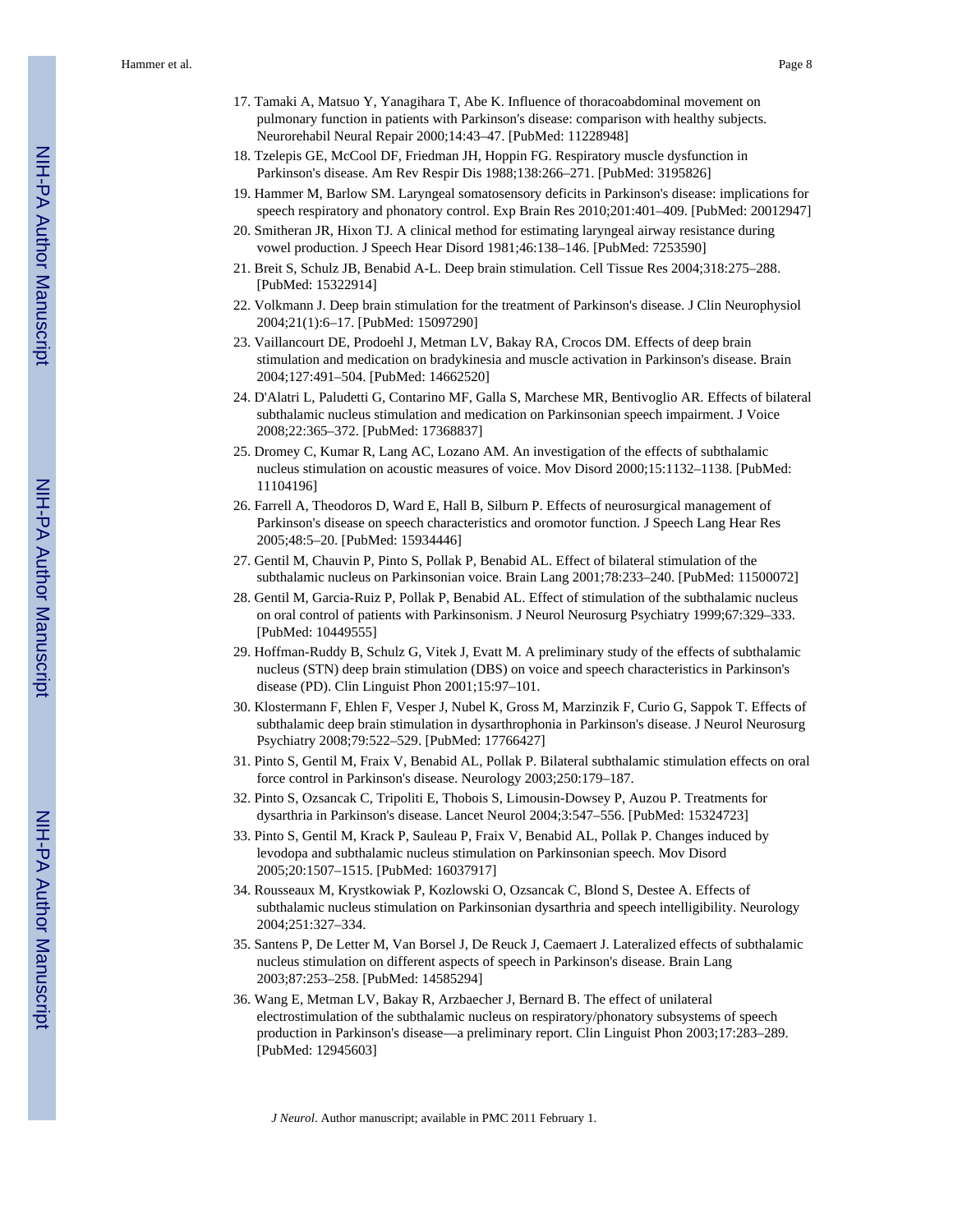- 37. Wang EQ, Metman LV, Bakay RAE, Arzbaecher J, Bernard B, Corcos DM. Hemisphere-specific effects of subthalamic nucleus deep brain stimulation on speaking rate and articulatory accuracy of syllable repetitions in Parkinson's disease. J Med Speech Lang Pathol 2006;14:323–333. [PubMed: 18270553]
- 38. Barlow, SM.; Hammer, M. Pallidotomy and deep brain stimulation in Parkinson's disease: effects on speech and voice.. In: McNeil, M., editor. The clinical management of sensorimotor speech disorders. Thieme Medical Publishers; New York: 2009. p. 362-364.
- 39. Schulz GM, Grant MK. Effects of speech therapy and pharmacologic and surgical treatments on voice and speech in Parkinson's disease: a review of the literature. J Commun Disord 2000;33:59– 88. [PubMed: 10665513]
- 40. Trail M, Fox C, Ramig LO, Sapir S, Howard J, Lai EC. Speech treatment for Parkinson's disease. NeuroRehabilitation 2005;20:205–221. [PubMed: 16340101]
- 41. Montgomery EB. Deep brain stimulation and speech: a new model of speech function and dysfunction in Parkinson's disease. J Med Speech Lang Pathol 2007;15:9–25.
- 42. Tornqvist AL, Schalen L, Rehncrona S. Effects of different electrical parameter settings on the intelligibility of speech in patients with Parkinson's disease treated with subthalamic deep brain stimulation. Mov Disord 2004;20:416–423. [PubMed: 15593314]
- 43. Bunton K, Weismer G. Evaluation of a reiterant force-impulse task in the tongue. J Speech Hear Res 1994;37:1020–1031. [PubMed: 7823548]
- 44. Hoehn MM, Yahr MD. Parkinsonism: onset, progression and mortality. Neurology 1967;17:427– 442. [PubMed: 6067254]
- 45. Schwab, RS.; England, AC. Projection technique for evaluating surgery in Parkinson's disease.. In: Gillingham, FJ.; Donaldson, IML., editors. Third symposium on Parkinson's disease, Royal College of Surgeons in Edinburgh. E. & S. Livingstone; Edinburgh: 1968. p. 152-157.
- 46. Barlow, SM.; Suing, G.; Andreatta, RD. Handbook of Clinical Speech Physiology. Singular Publishing Group, Inc; San Diego: 1999. Speech aerodynamics using AEROWIN.; p. 165-190.
- 47. Netsell R, Hixon TJ. A noninvasive method for clinically estimating subglottal pressure. J Speech Hear Disord 1978;43:326–330. [PubMed: 692098]
- 48. Miller N, Allcock L, Jones D, Noble E, Hildreth AJ, Burn DJ. Prevalence and pattern of perceived intelligibility changes in Parkinson's disease. J Neurol Neurosurg Psychiatry 2007;78:1188–1190. [PubMed: 17400592]
- 49. Miller N, Noble E, Jones D, Allcock L, Burn DJ. How do I sound to me? Perceived changes in communication in Parkinson's disease. Clin Rehabil 2008;22:14–22. [PubMed: 18089662]
- 50. Tripoliti E, Zrinzo L, Martinez-Torres I, Tisch S, Frost E, Borrell E, Hariz MI, Limousin P. Effects of contact location and voltage amplitude on speech and movement in bilateral subthalamic nucleus deep brain stimulation. Mov Disord 2008;16:2377–2383. [PubMed: 18785648]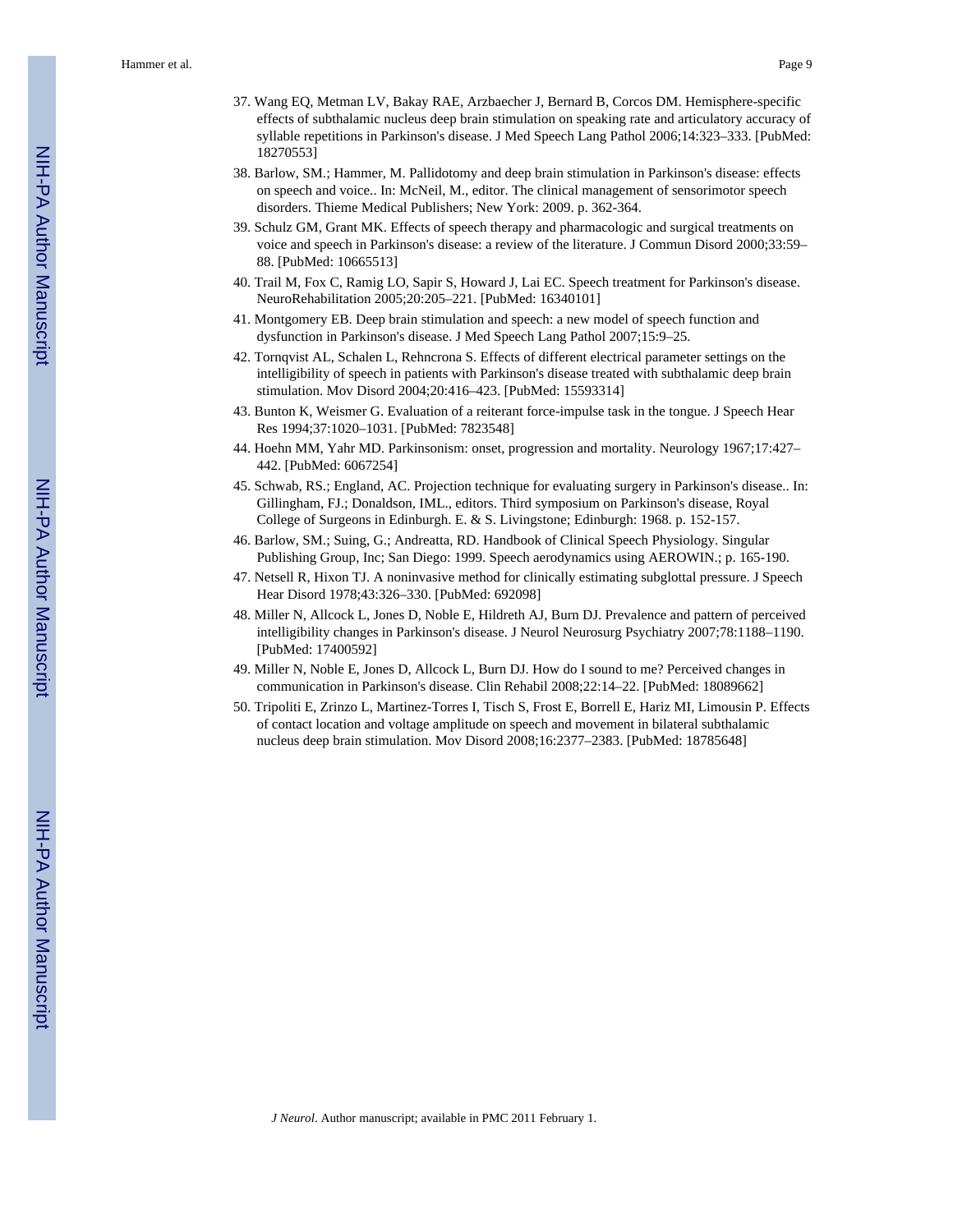

#### **Fig. 1.**

Individual values and corresponding change for each aerodynamic measure (**a** through **f**). (*P*S subglottal pressure, *LR* laryngeal resistance). *Top* individual change (DBS ON–DBS OFF). *Bottom* individual values for each participant with DBS ON (*black symbols*) and DBS OFF (*gray symbols*). In each graph, *dashed vertical reference lines* demarcate boundaries between significant increases (*left*), non-significant changes (*middle*), and significant decreases (*right*). *Solid horizontal reference lines* in the *bottom* graph demarcate a typical operating range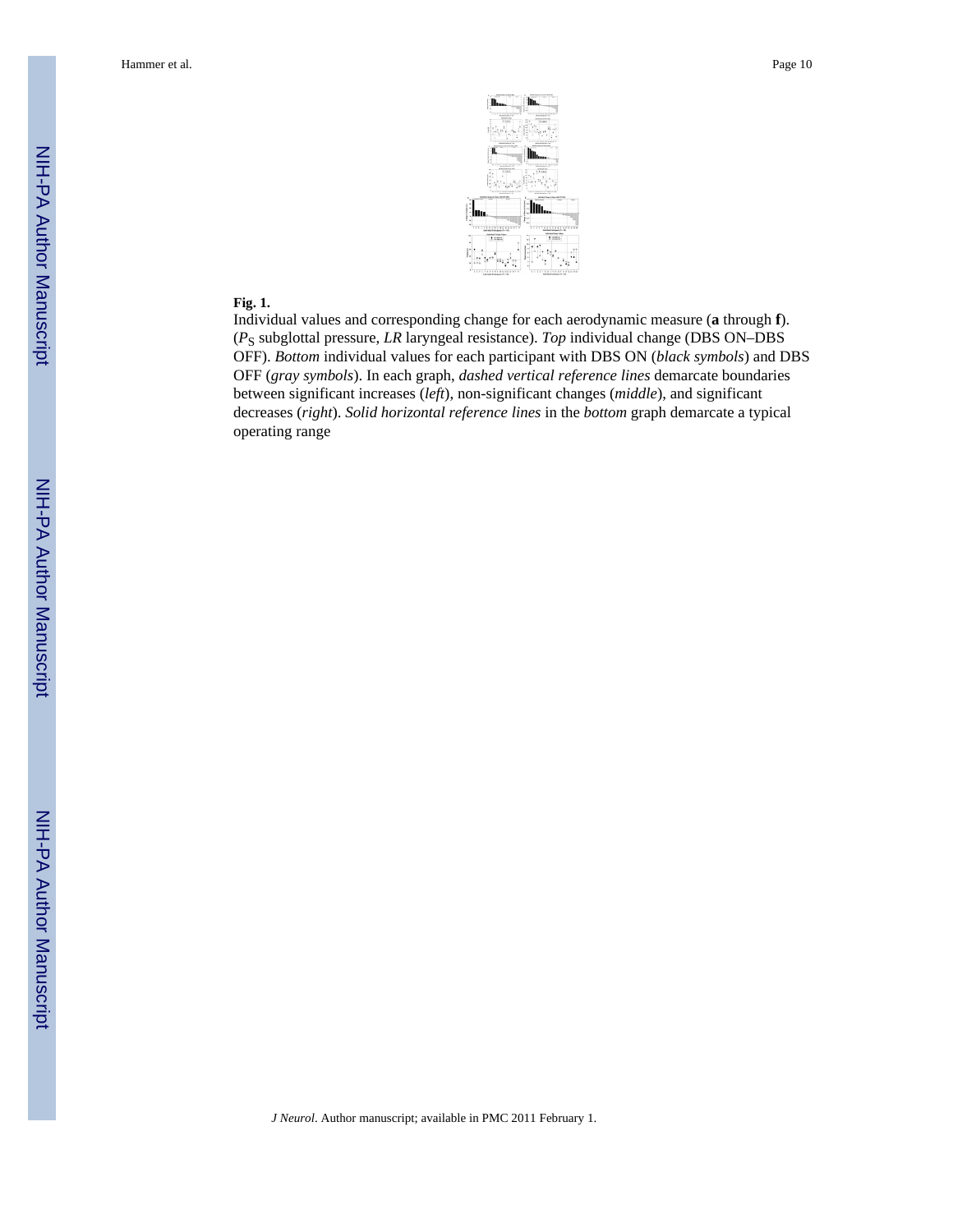Individual age (years), months post surgery, and scores from the neurologist's evaluation including the motor subscale of the Unified Parkinson's Disease Individual age (years), months post surgery, and scores from the neurologist's evaluation including the motor subscale of the Unified Parkinson's Disease Rating Scale (UPDRS, no symptoms = 0), Hoehn and Yahr (H&Y, mild = 1) staging, and the Schwab and England Activities of Daily Living Scale Rating Scale (UPDRS, no symptoms = 0), Hoehn and Yahr (H&Y, mild = 1) staging, and the Schwab and England Activities of Daily Living Scale  $(S&E,$  completely independent = 100) (S&E, completely independent = 100)

| Participant     | <b>Sex</b>   | Age  | <b>Months Post Surgery</b>                                                                                                                                                                                                                                                                                                | Speech item only |           |                    |          | PD motor measures  |                 |           |                    |                |                                                                                                                                                                                                                                                                                                       |
|-----------------|--------------|------|---------------------------------------------------------------------------------------------------------------------------------------------------------------------------------------------------------------------------------------------------------------------------------------------------------------------------|------------------|-----------|--------------------|----------|--------------------|-----------------|-----------|--------------------|----------------|-------------------------------------------------------------------------------------------------------------------------------------------------------------------------------------------------------------------------------------------------------------------------------------------------------|
|                 |              |      |                                                                                                                                                                                                                                                                                                                           | <b>UPDRS ADL</b> |           | <b>UPDRS MOTOR</b> |          | <b>UPDRS MOTOR</b> |                 | H&Y       |                    | <b>S&amp;E</b> |                                                                                                                                                                                                                                                                                                       |
|                 |              |      |                                                                                                                                                                                                                                                                                                                           | Pre (OFF)        | Post (ON) | Pre (OFF)          | Post(ON) | Pre (OFF)          | Post (ON)       | Pre (OFF) | Post (ON)          | Pre (OFF)      | Post (ON)                                                                                                                                                                                                                                                                                             |
|                 | ⋝            | 66   | ١r                                                                                                                                                                                                                                                                                                                        |                  |           | 2                  |          | 35                 | 26              | 2         | $\sim$             | $\approx$      | $\infty$                                                                                                                                                                                                                                                                                              |
| $\sim$          | Σ            | 65   |                                                                                                                                                                                                                                                                                                                           |                  |           |                    |          | 45                 | 15              |           |                    | $\sqrt{2}$     | 80                                                                                                                                                                                                                                                                                                    |
|                 | ≅            | 2    |                                                                                                                                                                                                                                                                                                                           |                  |           |                    |          | 4                  | ≌               |           |                    | 3              | $\infty$                                                                                                                                                                                                                                                                                              |
|                 | Σ            | 55   |                                                                                                                                                                                                                                                                                                                           |                  |           |                    |          | నె                 | ₫               |           |                    | 50             | 50                                                                                                                                                                                                                                                                                                    |
|                 | ≅            | 36   |                                                                                                                                                                                                                                                                                                                           |                  |           |                    |          | $\frac{4}{6}$      | 30              |           |                    | 50             | 8                                                                                                                                                                                                                                                                                                     |
| ७               | р,           | 38   | W                                                                                                                                                                                                                                                                                                                         |                  |           |                    |          | 39                 | 48              |           |                    | 3              | 3                                                                                                                                                                                                                                                                                                     |
|                 | ⋝            | 75   |                                                                                                                                                                                                                                                                                                                           |                  |           |                    |          | 43                 | 27              |           |                    | 50             | $80\,$                                                                                                                                                                                                                                                                                                |
| $\infty$        | р,           | 68   |                                                                                                                                                                                                                                                                                                                           |                  |           |                    |          | 49                 | 2               |           |                    | 80             | 90                                                                                                                                                                                                                                                                                                    |
| ٩               | ⋝            | 76   |                                                                                                                                                                                                                                                                                                                           |                  |           |                    |          | 25                 | 24              |           |                    | $80\,$         | $80\,$                                                                                                                                                                                                                                                                                                |
| $\Xi$           | ≅            | 48   |                                                                                                                                                                                                                                                                                                                           |                  |           |                    |          | 38                 | $\mathfrak{L}$  |           |                    | 80             | ର                                                                                                                                                                                                                                                                                                     |
| Ξ               | ≅            | 72   |                                                                                                                                                                                                                                                                                                                           |                  |           |                    |          | $\frac{9}{4}$      |                 |           |                    | 50             | 100                                                                                                                                                                                                                                                                                                   |
| $\overline{c}$  | Σ            | 42   |                                                                                                                                                                                                                                                                                                                           |                  |           |                    |          | 36                 | $\Omega$        |           |                    | $\mathcal{L}$  | $\infty$                                                                                                                                                                                                                                                                                              |
| $\Xi$           | ≅            | 53   |                                                                                                                                                                                                                                                                                                                           |                  |           |                    |          | 43                 | 17              |           |                    | $\mathcal{L}$  | $\infty$                                                                                                                                                                                                                                                                                              |
| 4               | ≅            | 55   |                                                                                                                                                                                                                                                                                                                           |                  |           |                    |          | 4                  | 35              |           |                    | $\infty$       | ଛ                                                                                                                                                                                                                                                                                                     |
| 51              | ≅            | 4    |                                                                                                                                                                                                                                                                                                                           |                  |           |                    |          | 28                 | $^{28}$         |           |                    | $\mathcal{S}$  | ន                                                                                                                                                                                                                                                                                                     |
| $\overline{16}$ | ≅            | $68$ |                                                                                                                                                                                                                                                                                                                           |                  |           |                    |          | 42                 | 22              |           |                    | $\mathcal{S}$  | ର                                                                                                                                                                                                                                                                                                     |
| $\overline{17}$ | $\mathbf{L}$ | 73   |                                                                                                                                                                                                                                                                                                                           |                  |           |                    |          | $\frac{9}{4}$      | 38              |           |                    | 80             | 80                                                                                                                                                                                                                                                                                                    |
| $^{18}$         | ≅            | 74   |                                                                                                                                                                                                                                                                                                                           | $\mathbf{c}$     | $\sim$    |                    |          | 34                 | $\overline{24}$ | 3         | $\scriptstyle\sim$ | $\mathcal{L}$  | $\mathcal{L}$                                                                                                                                                                                                                                                                                         |
|                 |              |      | Neurological ratings are provided prior to surgical placement (Pre) and following activation of the bilateral STN DBS (Post). Individuals were tested a minimum of 12 h since their last dose of anti-PD<br>asked to repeat statements; $4 =$ unintelligible most of<br>medication. UPDRS ADL speech item: $0 = normal$ ; |                  |           |                    |          |                    |                 |           |                    |                | the time. UPDRS MOTOR speech item: 0 = normal; 1 = slight loss of expression, diction and/or volume; 2 = monotone, slurred but understandable.<br>= mildly affected; no difficulty being understood; 2 = moderately affected, sometimes asked to repeat statements; 3 = severely affected, frequently |
|                 |              |      | moderately impaired; $3 =$ marked impairment, difficult to understand, $4 =$ unintelligible                                                                                                                                                                                                                               |                  |           |                    |          |                    |                 |           |                    |                |                                                                                                                                                                                                                                                                                                       |

*J Neurol*. Author manuscript; available in PMC 2011 February 1.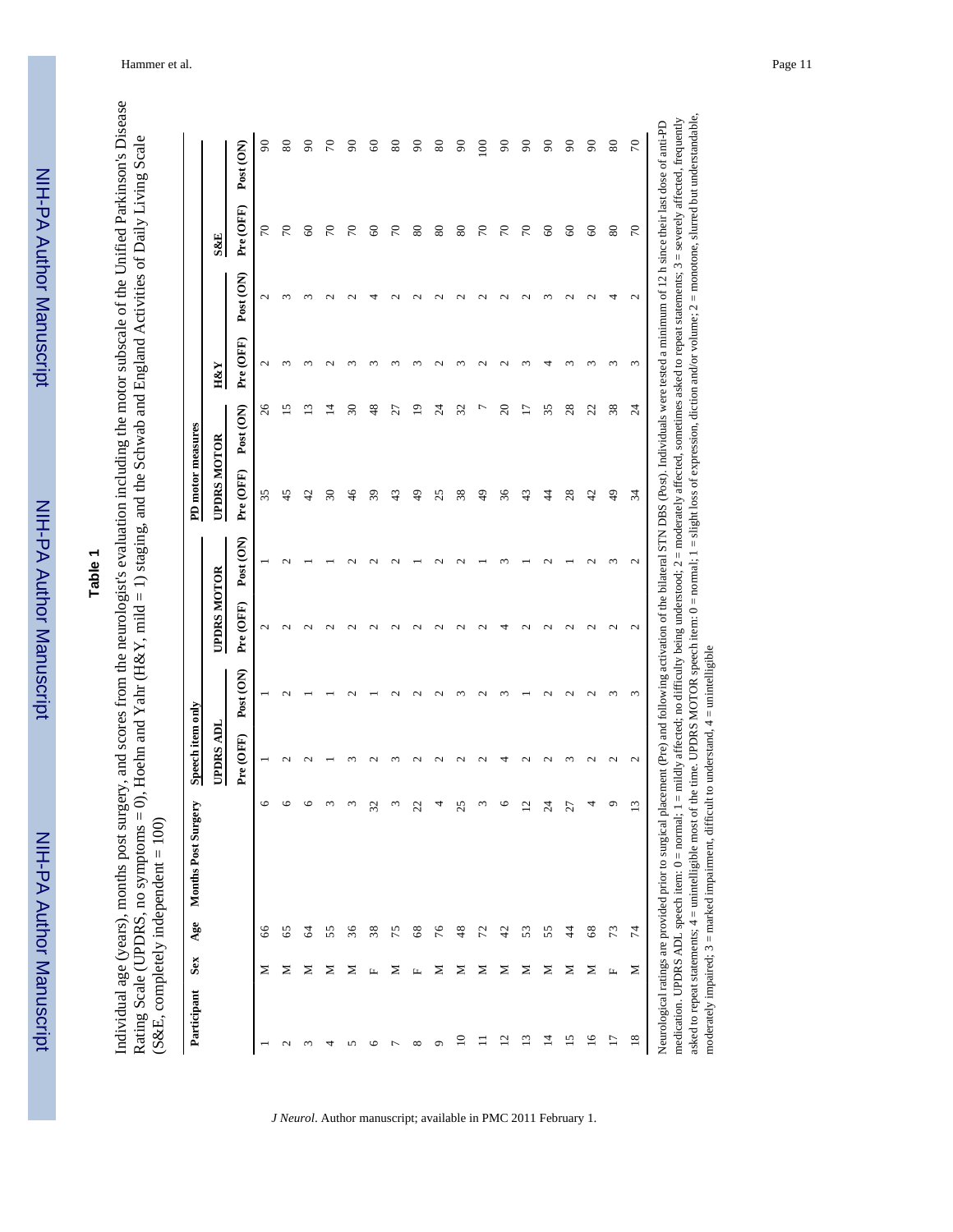Individual deep brain stimulation (DBS) parameters and settings for each participant including stimulation frequency (Hz), voltage (V), and pulse width (µs) for left and right internalized pulse generator (IPG), and electr Individual deep brain stimulation (DBS) parameters and settings for each participant including stimulation frequency (Hz), voltage (V), and pulse width (μs) for left and right internalized pulse generator (IPG), and electrode configuration used for DBS

| Participant    | Frequency (Hz) |           | Voltage (V) |               | Pulse width (µs)  |                  |           |                |                      |        | Electrode configuration (" $0$ " = off, "+" = anode, "-" = cathode) |           |                          |                                       |         |          |
|----------------|----------------|-----------|-------------|---------------|-------------------|------------------|-----------|----------------|----------------------|--------|---------------------------------------------------------------------|-----------|--------------------------|---------------------------------------|---------|----------|
|                |                |           |             |               |                   |                  |           |                | Left active contacts |        |                                                                     |           |                          | Right active contacts                 |         |          |
|                | Left IPG       | Right IPG | Left IPG    | Right IPG     | Left IPG          | <b>Right IPG</b> | $\bullet$ | $\blacksquare$ | $\mathbf{\hat{z}}$   | S      | IPG Case                                                            | $\bullet$ | $\overline{\phantom{0}}$ | 2                                     | 3       | IPG Case |
|                | 170            | 145       | 3.7         | 2.8           | $\infty$          | $\infty$         | ∊         | I              | I                    | $^{+}$ | $\circ$                                                             | $\circ$   | 0                        | $\begin{array}{c} \end{array}$        | $\circ$ | $^{+}$   |
|                | 145            | 160       | $\alpha$    | 3             | $\degree$         | $\infty$         |           |                | $\overline{1}$       | ⊂      |                                                                     |           | ∊                        | I                                     |         | $^{+}$   |
|                | 145            | 145       | 2.4         | 2.3           | $\degree$         | 3                |           |                | ≏                    |        |                                                                     |           |                          |                                       |         | $^{+}$   |
|                | 145            | 145       | 3.2         | $\frac{6}{1}$ | $\mathcal{S}$     | $\mathcal{S}$    |           |                | ⊂                    |        |                                                                     |           |                          |                                       |         |          |
|                | 145            | 145       | 3.5         | ڹ             | $\infty$          | 3                |           | ⊂              | I                    |        |                                                                     |           |                          | I                                     |         |          |
|                | 145            | 145       | 1.5         | 1.8           | $\mathcal{S}$     | 8                |           |                | ⊂                    |        |                                                                     |           |                          |                                       |         |          |
|                | 185            | 170       | 2.9         | 2.3           | $\mathcal{S}$     | $\infty$         |           |                | I                    |        |                                                                     |           |                          |                                       |         |          |
|                | 145            | 145       | 2.5         | 1.8           | $\boldsymbol{90}$ | $\infty$         |           |                | I                    |        |                                                                     |           |                          |                                       |         |          |
|                | 145            | 145       | 2.8         | 2.9           | $\mathcal{S}$     | $\mathcal{S}$    |           |                | I                    |        |                                                                     |           |                          | I                                     |         |          |
|                | 160            | 185       | 3.2         | $\frac{1}{4}$ | $\sqrt{6}$        | $\infty$         |           |                | I                    |        |                                                                     |           |                          |                                       |         |          |
|                | 160            | 185       | $\sim$      | 4             | $\infty$          | $\infty$         |           |                | I                    |        |                                                                     |           |                          |                                       |         |          |
| S              | 145            | 185       | 2.4         | 3.8           | $\degree$         | $\infty$         |           |                | I                    |        |                                                                     |           |                          | ⊂                                     |         |          |
|                | 170            | 170       | 3.8         | 4.5           | $\degree$         | $\infty$         |           |                | I                    |        |                                                                     |           |                          |                                       |         |          |
| 4              | 170            | 160       | 3.7         | 3.9           | $\boldsymbol{90}$ | $\infty$         |           |                | ⊂                    |        |                                                                     |           |                          |                                       |         |          |
| n              | 185            | 185       | 2.8         | 2.4           | $\infty$          | $\mathcal{S}$    |           |                | ⊂                    |        |                                                                     |           |                          |                                       |         |          |
| $\overline{6}$ | 145            | 160       | 2.3         | 2.9           | $\degree$         | $\infty$         |           |                | I                    |        |                                                                     |           |                          | ∊                                     |         |          |
|                | 170            | 170       | $\tilde{ }$ | 3.6           | $\infty$          | $\infty$         |           |                | I                    |        |                                                                     |           |                          | I                                     |         |          |
| $\frac{8}{18}$ | 160            | 160       | 3.6         | 2.8           | $\infty$          | $\infty$         | I         |                | I                    |        |                                                                     |           |                          | $\begin{array}{c} \hline \end{array}$ |         |          |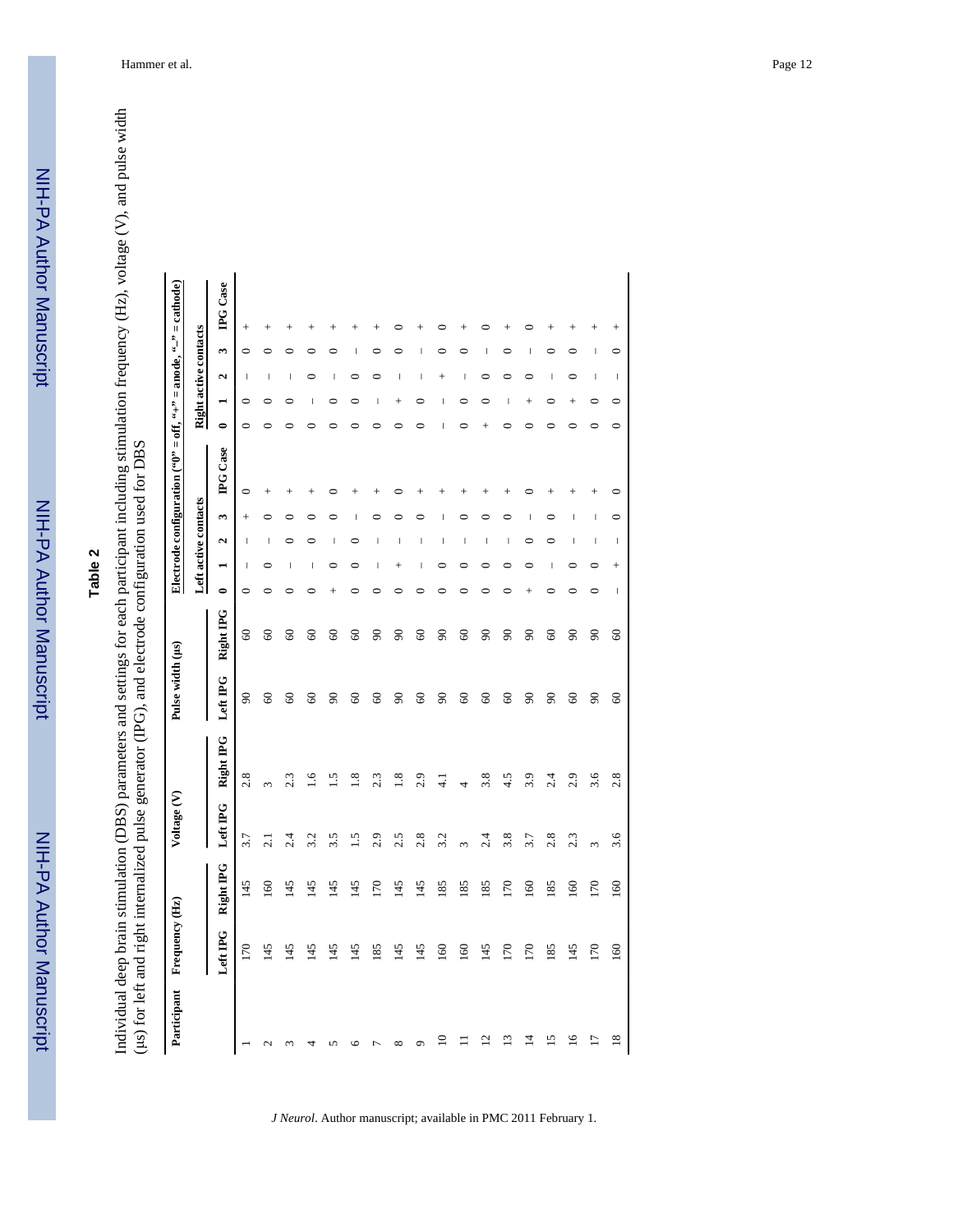Individual mean value, standard error (SE), and change ( $\Delta$ ) for each speech measure with deep brain stimulation (DBS ON vs. DBS OFF) including subglottal air pressure (P<sub>S</sub>), peak air flow, vocalic air flow, *P*<sub>S</sub>), peak air flow, vocalic air flow, Δ) for each speech measure with deep brain stimulation (DBS ON vs. DBS OFF) including subglottal air pressure ( laryngeal resistance (LR), air volume expelled per syllable, and slope of declination in air flow laryngeal resistance (LR), air volume expelled per syllable, and slope of declination in air flow Individual mean value, standard error (SE), and change (

| Participant     | $P_{\rm S}$ (cm ${\rm H_2O})$ |                |         | Peak Air Flow (cc/s) |                                     |           | Vocalic Air Flow (cc/s)            |                                                                     |           | $LR$ (cm $H_2O/LPS$ ) |                |          | Volume (cc) |         |          | Slope ((cc/s)/ms) |                |         |
|-----------------|-------------------------------|----------------|---------|----------------------|-------------------------------------|-----------|------------------------------------|---------------------------------------------------------------------|-----------|-----------------------|----------------|----------|-------------|---------|----------|-------------------|----------------|---------|
|                 | Mean (SE)                     |                |         | Mean(SE)             |                                     |           | Mean (SE)                          |                                                                     |           | Mean (SE)             |                |          | Mean        |         |          | Mean              |                |         |
|                 | DBS ON                        | <b>DBS OFF</b> | ≺       | DBS ON               | <b>DBS OFF</b>                      | ◀         | $\overline{6}$<br>DBS <sup>1</sup> | DBS OFF                                                             | ≺         | DBS ON                | <b>DBS OFF</b> | ≺        | DBS ON      | DBS OFF | ◀        | DBS ON            | <b>DBS OFF</b> | ≺       |
|                 | 11.80 (0.43)                  | 5.84 (0.16)    | 5.96    | 1,084 (60)           | 636.8 (18)                          | 447.20    | (6.9)<br>235(                      | 134.9(6.9)                                                          | 100.10    | 52.4 (1.2)            | 45.7 (1.9)     | 6.75     | 35.87       | 24.77   | 11.10    | 12.42             | 6.77           | 5.65    |
|                 | 8.30 (0.34)                   | 2.39 (0.35)    | 5.91    | 1,497 (196)          | 708 (39)                            | 789.00    | (43)<br>236(                       | 283 (59)                                                            | $-47.00$  | 48.4 (2.7)            | 13.4(2.6)      | 34.99    | 57.4        | 44.9    | 12.50    | 8.85              | 3.93           | 4.92    |
|                 | 13.25 (0.52)                  | 8.32 (0.26)    | 4.93    | 1,034 (233)          | 442 (38)                            | 592.00    | (14)<br>84.1                       | 191.1 (14)                                                          | $-107.00$ | 96.9 (28)             | 48.4 (5.5)     | 48.50    | 59.93       | 20.09   | 39.84    | 9.47              | 4.72           | 4.75    |
|                 | 10.39 (0.23)                  | 7.83 (0.29)    | 2.56    | 642.3 (18)           | 692 (39)                            | $-49.70$  | (9.9)<br>261.2                     | 256.8 (8.7)                                                         | 4.40      | 40.5(1.4)             | 30.1 (1.2)     | 10.42    | 36.28       | 37.31   | $-1.03$  | 6.39              | 5.24           | 1.15    |
|                 | 6.43(0.23)                    | 4.42 (0.81)    | 2.01    | 595 (42)             | 477.1 (34)                          | 117.90    | (2.5)<br>124.6                     | 273.6 (18)                                                          | $-148.97$ | 49.7 (2.0)            | 18.6(2.8)      | 31.10    | 25.72       | 30.44   | $-4.72$  | 0.21              | 0.40           | $-0.19$ |
| ء               | 9.93 (0.16)                   | 8.21 (0.10)    | 1.72    | 1,282(61)            | 629(41)                             | 653.00    | $(12)$<br>112.7                    | 100(9.4)                                                            | 12.70     | 86.2 (5.8)            | 76.3 (4.6)     | 9.90     | 35.38       | 20.49   | 14.89    | 8.84              | 1.83           | 7.01    |
|                 | 9.96 (0.18)                   | 8.40(0.20)     | 1.56    | 297.6 (23)           | 953 (46)                            | $-655.40$ | (6.1)<br>87.5                      | 113.3 (3.6)                                                         | $-25.80$  | 110(8.8)              | 77.2(2.1)      | 32.85    | 10.98       | 27.35   | $-16.37$ | 6.54              | 2.84           | 3.70    |
| $\infty$        | 12.74 (0.26)                  | 11.35 (0.15)   | 1.39    | 857 (121)            | 660.2 (30)                          | 196.80    | $\frac{1}{2}$<br>217.2             | 228.6 (13)                                                          | $-11.40$  | 66.5 (1.7)            | 54.4 (1.7)     | 12.08    | 30.08       | 25.8    | 4.28     | 2.46              | 0.89           | 1.57    |
| ō               | 8.61 (0.09)                   | 7.67 (0.19)    | 0.94    | 1,163 (30)           | 693 (22)                            | 470.00    | (5.2)<br>173(                      | 143.3 (5.9)                                                         | 29.70     | 54.9 (1.3)            | 56.9 (2.4)     | $-1.98$  | 34.43       | 19.57   | 14.86    | 4.85              | 4.35           | 0.51    |
| $\overline{a}$  | 2.12 (0.36)                   | 1.81(0.30)     | 0.31    | 665 (66)             | 733 (133)                           | $-68.00$  | $\overline{60}$<br>481 (           | 378 (86)                                                            | 103.00    | 8.8(4.5)              | 3.47 (0.53)    | 5.33     | 47.03       | 50.41   | $-3.38$  | 3.61              | 3.78           | $-0.17$ |
| Ξ               | 6.13(0.31)                    | 5.86(0.18)     | 0.27    | 392.4 (21)           | 468 (36)                            | $-75.60$  | (16)<br>247.1                      | 292 (28)                                                            | 44.90     | 27.3 (2.3)            | 18.8(0.44)     | 8.54     | 21.58       | 30.81   | $-9.23$  | 2.39              | 3.10           | $-0.71$ |
| $\overline{c}$  | 5.43 (0.42)                   | 5.3 (0.46)     | 0.13    | 358 (26)             | 383 (25)                            | $-25.00$  | (16)<br>262.3                      | 249.3 (14)                                                          | 13.00     | 21(1.6)               | 24(3.2)        | $-2.98$  | 21.31       | 26.57   | $-5.26$  | 0.37              | 1.59           | $-1.21$ |
| 13              | 9.38 (0.27)                   | 10.07 (0.20)   | $-0.69$ | 906 (119)            | 1,020 (69)                          | $-114.00$ | $\frac{16}{1}$<br>114              | 238 (13)                                                            | $-124.00$ | 87.2 (12)             | 43.8 (2.6)     | 43.44    | 35.35       | 47.67   | $-12.32$ | 7.15              | 5.79           | 1.37    |
| $\overline{4}$  | 8.04 (0.49)                   | 8.96 (0.34)    | $-0.92$ | 670 (48)             | 574 (25)                            | 96.00     | (15)<br>169.3                      | 204.3 (12)                                                          | $-35.00$  | $60(3.1)$             | 49.4 (3.8)     | 10.60    | 35.79       | 34.26   | 1.53     | 6.91              | 6.68           | 0.23    |
| $\overline{15}$ | 7.68 (0.97)                   | 8.63(0.25)     | $-0.95$ | 612.3(42)            | 886 (55)                            | $-273.70$ | $(7.1)$<br>104.8                   | 132.1 (7.6)                                                         | $-27.30$  | 73.2(6.3)             | 71.5(3.5)      | 1.73     | 13.86       | 27.7    | $-13.84$ | 4.07              | 7.54           | $-3.47$ |
| $\tilde{=}$     | 2.98(0.62)                    | 5.41 (0.21)    | $-2.43$ | 234.8 (29)           | 396 (15)                            | $-161.20$ | 15)<br>109 C                       | 125.1 (10)                                                          | $-16.10$  | 27.2(4.8)             | 42.5 (1.6)     | $-15.33$ | 11.75       | 17.14   | $-5.39$  | 4.16              | 6.21           | $-2.05$ |
| $\overline{17}$ | 8.68 (0.69)                   | 11.17 (1.10)   | $-2.49$ | 870 (105)            | 1,211(85)                           | $-341.00$ | (14)<br>408.3                      | 415 (91)                                                            | $-6.70$   | 19.4(1.7)             | 19.6 (6.6)     | $-0.18$  | 59.1        | 29      | $-19.95$ | 0.94              | 1.94           | $-1.01$ |
| $\overline{18}$ | 12.94 (0.92)                  | 17.94 (0.24)   | $-5.00$ | 889 (116)            | 1,013 (74)                          | $-124.00$ | (17)<br>122.2                      | 166.2 (8.5)                                                         | $-44.00$  | 131 (15)              | 113 (6.9)      | 17.90    | 25.46       | 30.57   | $-5.11$  | 1.74              | 7.64           | $-5.89$ |
|                 |                               |                |         |                      | Group mean, standard error (SE), mi |           |                                    | nimum (MLN), and maximum (MAX) magnitude of change for each measure |           |                       |                |          |             |         |          |                   |                |         |
| Mean (SE)       | 2.23 (0.46)                   |                |         | 291.60 (58.30)       |                                     |           | (10.70)<br>50.10                   |                                                                     |           | 16.37 (3.56)          |                |          | 10.87(2.15) |         |          |                   | 2.53 (0.53)    |         |
| МIИ             | 0.13                          |                |         | 25.00                |                                     |           | 4.40                               |                                                                     |           | 0.18                  |                |          | 1.03        |         |          | 0.17              |                |         |
| <b>MAX</b>      | 5.96                          |                |         | 789.00               |                                     |           | 149.00                             |                                                                     |           | 48.50                 |                |          | 39.84       |         |          | 7.01              |                |         |